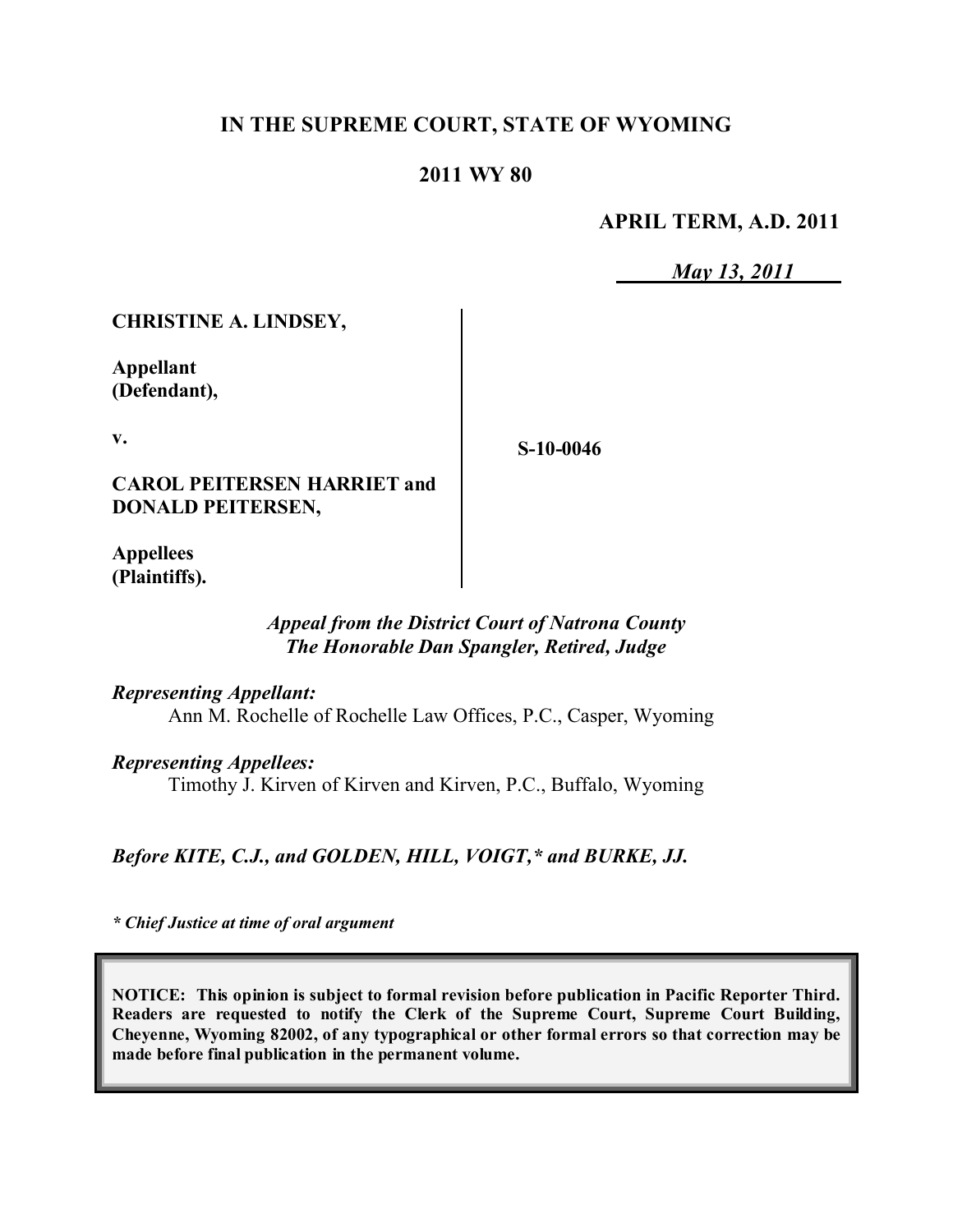# **GOLDEN**, Justice.

[¶1] Appellant Christine A. Lindsey (Lindsey), owner of sixty-seven shares of corporate stock of Burnett Livestock Company (Company), appeals the district court's summary judgment that imposed a constructive trust upon those sixty-seven shares for the benefit of several of her relatives, including her aunt and uncle, Carol Peitersen Harriet and Donald Peitersen (Appellees), in accordance with the provisions of a document entitled Agreement for Disposition of Rental and/or Royalty Income (1989 Agreement) signed on February 20, 1989, by Janet Sue Lohry, who was Lindsey's mother, and Helen Peitersen, who was Lindsey's grandmother. We reverse the summary judgment and remand for further proceedings consistent with this opinion.

## **ISSUES**

[¶2] Lindsey sets forth her statement of the issues in this fashion:

1. No Creditor's Claim was Filed by Appellees in the Estate of Janet Lohry Thus Barring this Constructive Trust Claim: Was the claim of Appellees for a constructive trust barred because they failed to file a creditor's claim in the Estate of Janet Lohry?

2. Gifts Were Made in 1987 and 2001: Was the transfer of the 67 shares of stock by Helen Peitersen to Janet Lohry in August 1987 a completed gift?

Was the transfer of the 67 shares of stock by Janet Lohry in March 2001 to Christine Lindsey a completed gift?

3. There Was No Constructive Trust: Did the *Agreement for Disposition of Rental and/or Royalty Income* dated February 20, 1989, constitute a promise made in 1987 by which Janet Lohry induced Helen Peitersen to transfer the 67 shares of BLC stock to Janet Lohry in 1987 and by which transfer Janet Lohry was unjustly enriched so as to support a constructive trust?

4. At Best, the Agreement Was a Life Estate for Income Based on Janet's Life: *Assuming arguendo* that the *Agreement* was a promise to induce Helen Peitersen to transfer the 67 shares of BLC stock to Janet, what were the terms of that promise? The *Agreement* by its own terms:

• Was limited to income.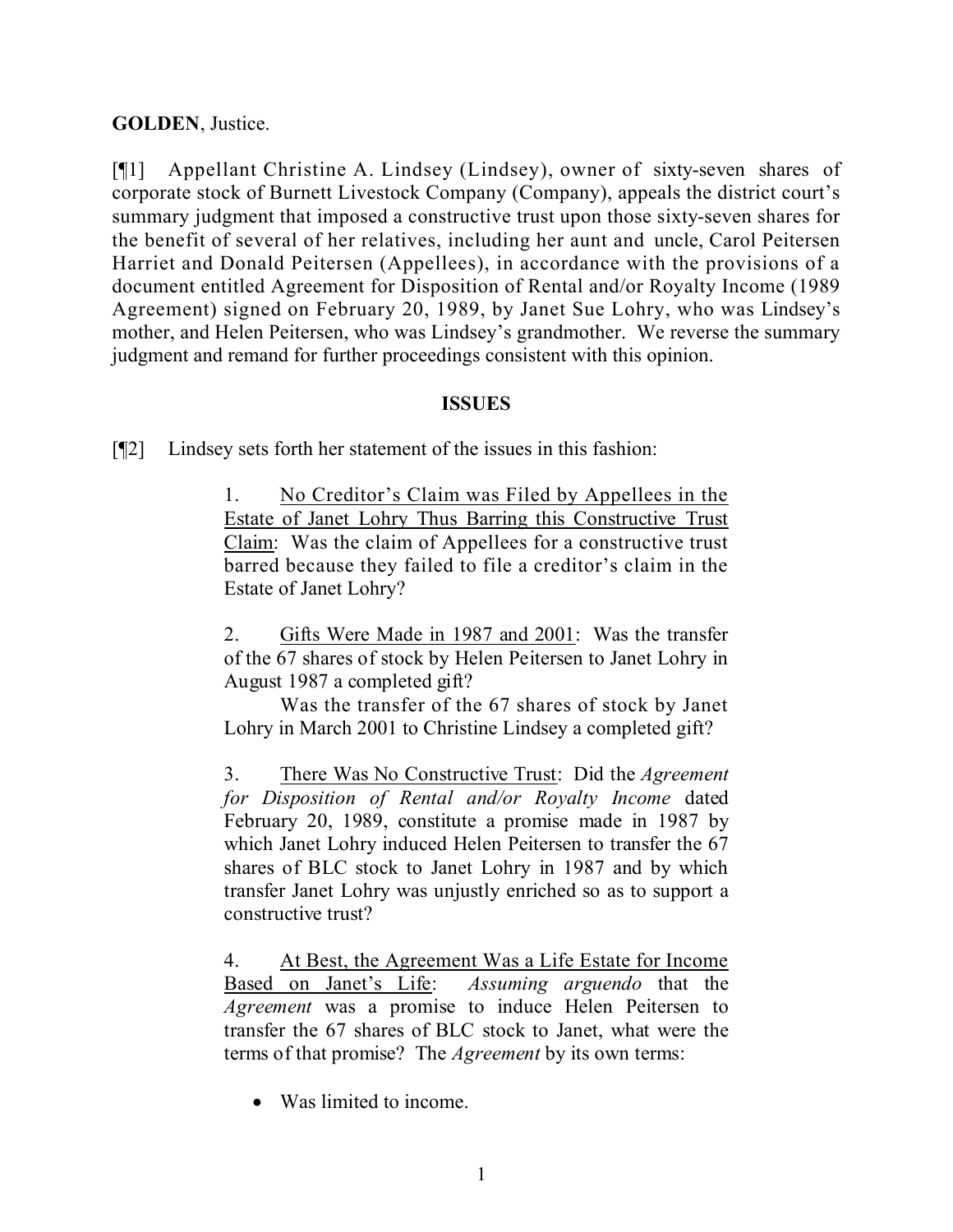- Was limited to the lifetime of Janet Lohry.
- Imposed an obligation on Janet Lohry, but no one else.
- Acknowledged that Janet Lohry was the owner of the 67 shares.
- Acknowledged that Janet had the unfettered rights as to the disposition of those stock shares.

Appellees state this issue:

Did the District Court correctly grant Plaintiffs' Motion for Summary Judgment enforcing the Agreement for Disposition of Rental and/or Royalty Income and imposing a constructive trust on shares of stock held by Appellant?

Lindsey also filed a reply brief regarding the creditor's notice issue; a revocable assignment issue; and the issue whether Janet Sue Lohry's transfer of the shares of stock to Lindsey was effective before Janet Sue Lohry's death.

#### **FACTS**

[¶3] Helen Peitersen's children were Janet Sue Lohry, Keri J. Haswell, Bette G. Peitersen, and Appellees. Helen Peitersen acquired fifty shares of Company stock on November 20, 1959, and another seventeen shares on September 7, 1979. On August 14, 1987, Helen Peitersen assigned her sixty-seven shares of Company stock to her daughter, Janet Sue Lohry, and Stock Certificate No. 83 evidencing those shares was issued to that daughter. Sixteen days later, on August 30, 1987, Helen Peitersen wrote the following letter to that daughter:

Dear Janet:

It was great having you all here this weekend. And thank you for the phone call yesterday. I feel much better after talking with you.

Thought I had collected all of the Burnett Livestock papers, but found this in my desk last night. I believe the best way to handle this stock would be if any dividends go over a [sic] \$1000 they should be divided equally among you five children. Anything below that should be kept for you for the handling of the company. That will be provided for in our will. How do you feel about this, would it pose a tax problem (for you) if we were to get a substantial amt. on a lease? We must be sure we handled this the easiest possible way for you. Give it some thought as we need to update our will this winter. . . . Love, Mom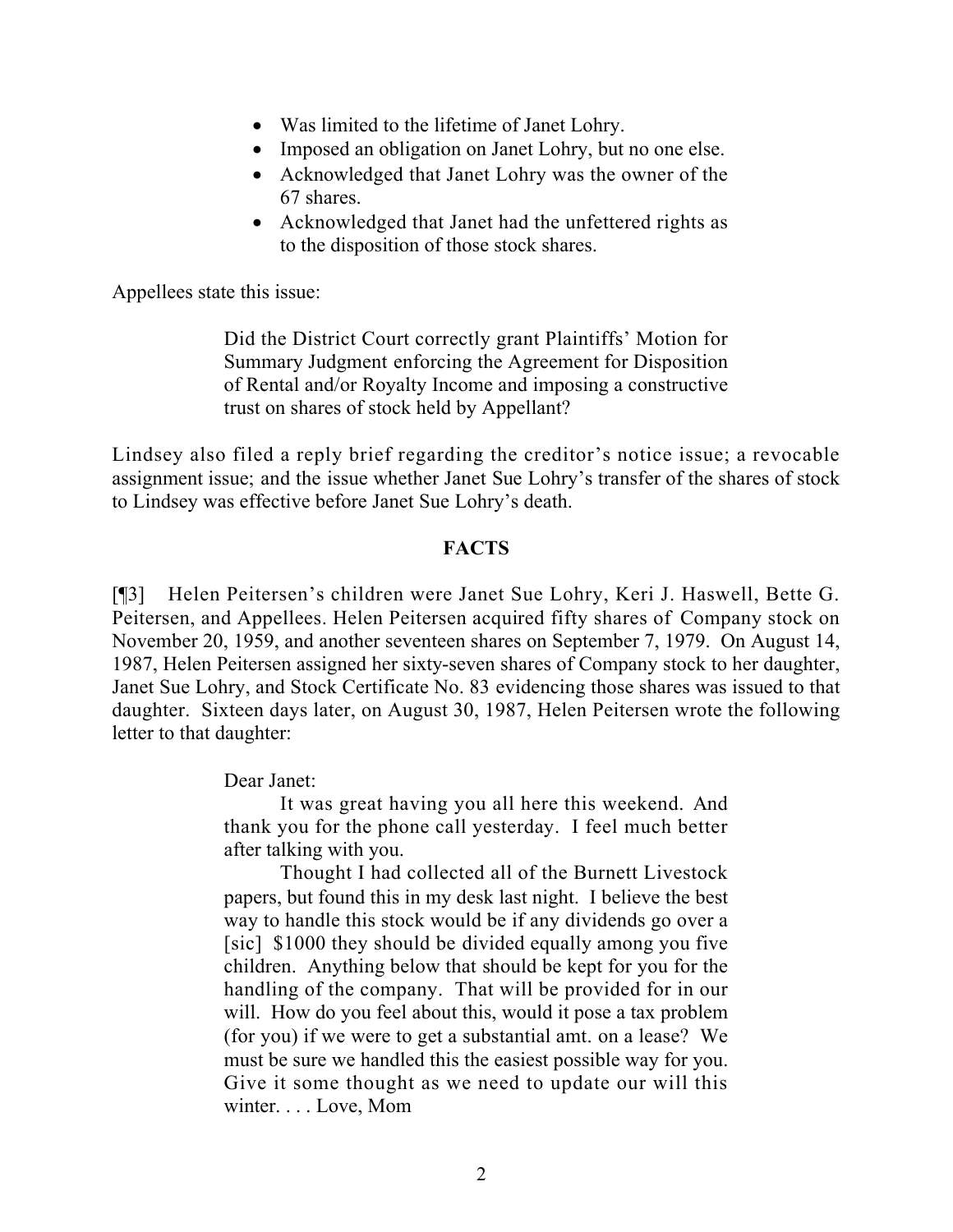[¶4] Almost eighteen months later, on February 20, 1989, Helen Peitersen and her daughter, Janet Sue Lohry, signed the 1989 Agreement:

#### AGREEMENT FOR DISPOSITION OF RENTAL AND/OR ROYALTY INCOME

WHEREAS, JANET SUE LOHRY is the owner of Sixty-Seven (67) shares of BURNETT LIVESTOCK COMPANY, a Wyoming Corporation, of which she is President; and

WHEREAS, those shares were transferred to her by her mother, HELEN A. PEITERSEN, as a result of the intent expressed in her father's will; and

WHEREAS, both, JANET SUE LOHRY and HELEN A. PEITERSEN are desirous to provide that the income from the BURNETT LIVESTOCK COMPANY, which may be enjoyed as a result of the ownership of these shares be divided to provide some benefit to the other family members;

NOW THEREFORE IT IS AGREED, that when such time arises as the income of the BURNETT LIVESTOCK COMPANY is such that there is an excess of corporate income over expenditures sufficient to issue a dividend with a reasonable reserve for capital expenditures, and to the extent that JANET SUE LOHRY is able to require the corporation to make a distribution to the shareholders of all funds over and above those necessary for corporate expenditures, said dividend shall when received by JANET SUE LOHRY be distributed as follows:

| 1. JANET SUE LOHRY and HELEN A. PEITERSEN 50% |          |
|-----------------------------------------------|----------|
| 2. DONALD B. PEITERSEN                        | $12.5\%$ |
| 3. CAROL A. HARRIET                           | $12.5\%$ |
| 4. KARI J. HASWELL                            | $12.5\%$ |
| 5. BETTY G. PEITERSEN                         | $12.5\%$ |

THIS AGREEMENT is only enforceable to the extent that each of the beneficiaries of this distribution of the corporate income, shall agree to be fully responsible for their share of the tax consequences of such distribution.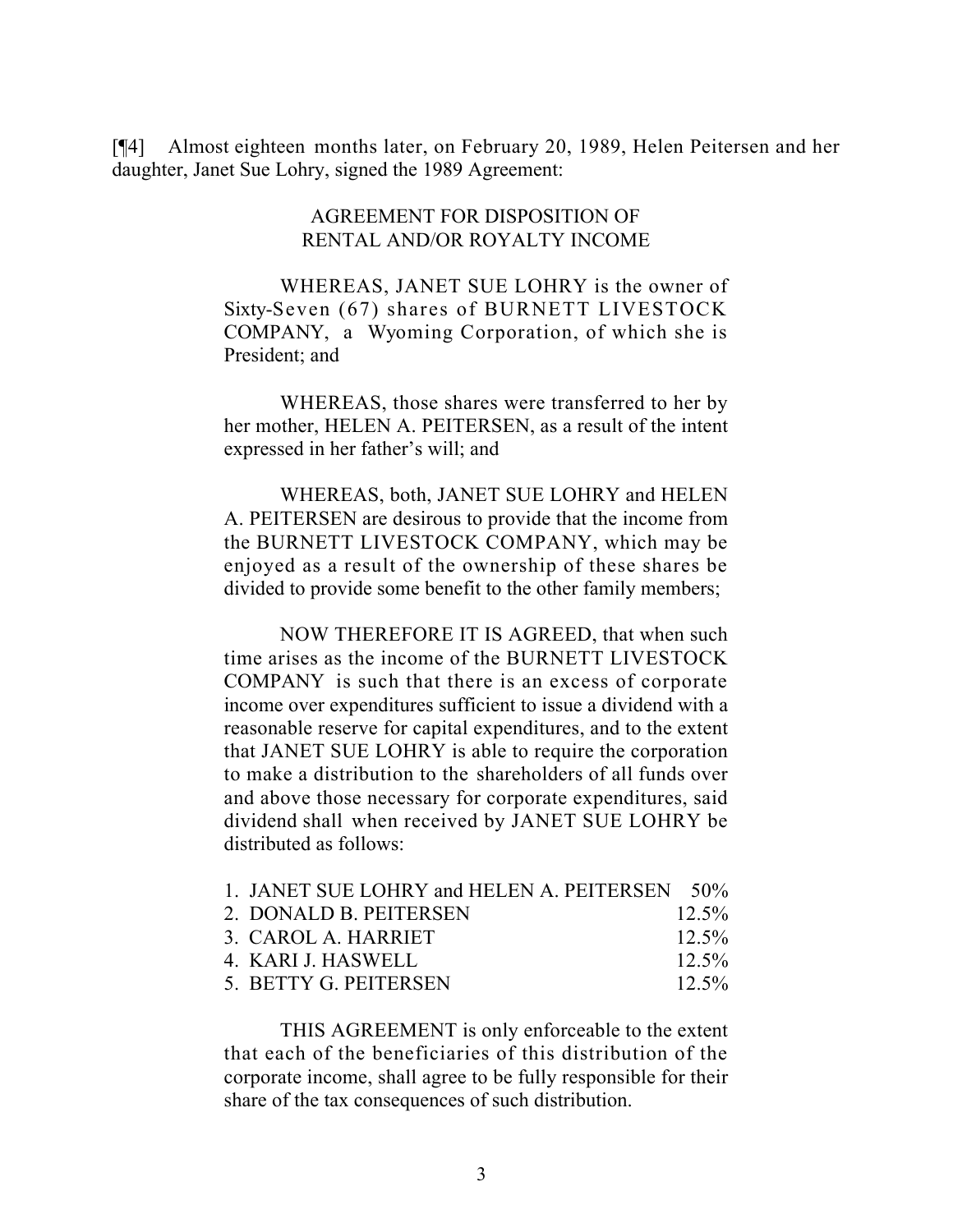IT IS FURTHER UNDERSTOOD, that JANET SUE LOHRY may control the disposition of the shares, and the ownership of the shares is to remain in her name and under her complete control, except as set out above with regard to the disposition of dividend income.

[¶5] More than seven years later, on September 30, 1996, Janet Sue Lohry executed her will which provided in pertinent part that her sixty-seven shares of Company stock were bequeathed to her daughter Lindsey, subject to the terms of the 1989 Agreement. Ten months later, on August 1, 1997, Janet Sue Lohry signed two handwritten documents, but there is no indication which of the documents was written first. One document reads as follows:

## Burnett Livestock Co. 67 Shares

Let it be known that my wishes  $\&$  intent in bequeathing 67 shares of Burnett Livestock Co. to my daughter, Christine A. Lohry, is for the purpose of providing her, and her alone, full & sole use of the shares.

She will, in accordance with my wishes, distribute any dividends in an equitable manner between herself, Gary Peitersen, Don Peitersen and Carol Peitersen. Upon the death of any of these parties, she will return their portion to the common pool and redistribute equatably [sic].

Under no circumstances is she to distribute any dividends to her grandmother, Helen Peitersen, if living, Kari Haswell or Bette Peitersen. Distribution to them terminates upon my death.

> Janet S. Lohry August 1, 1997

This statement is made in hope of protecting her inherited rights.

[¶6] We can make several observations about this document. The person referred to as Christine A. Lohry is the appellant Lindsey, and the person referred to as Gary Peitersen is Lindsey's brother. Comparing the dividends distribution stated in this 1997 document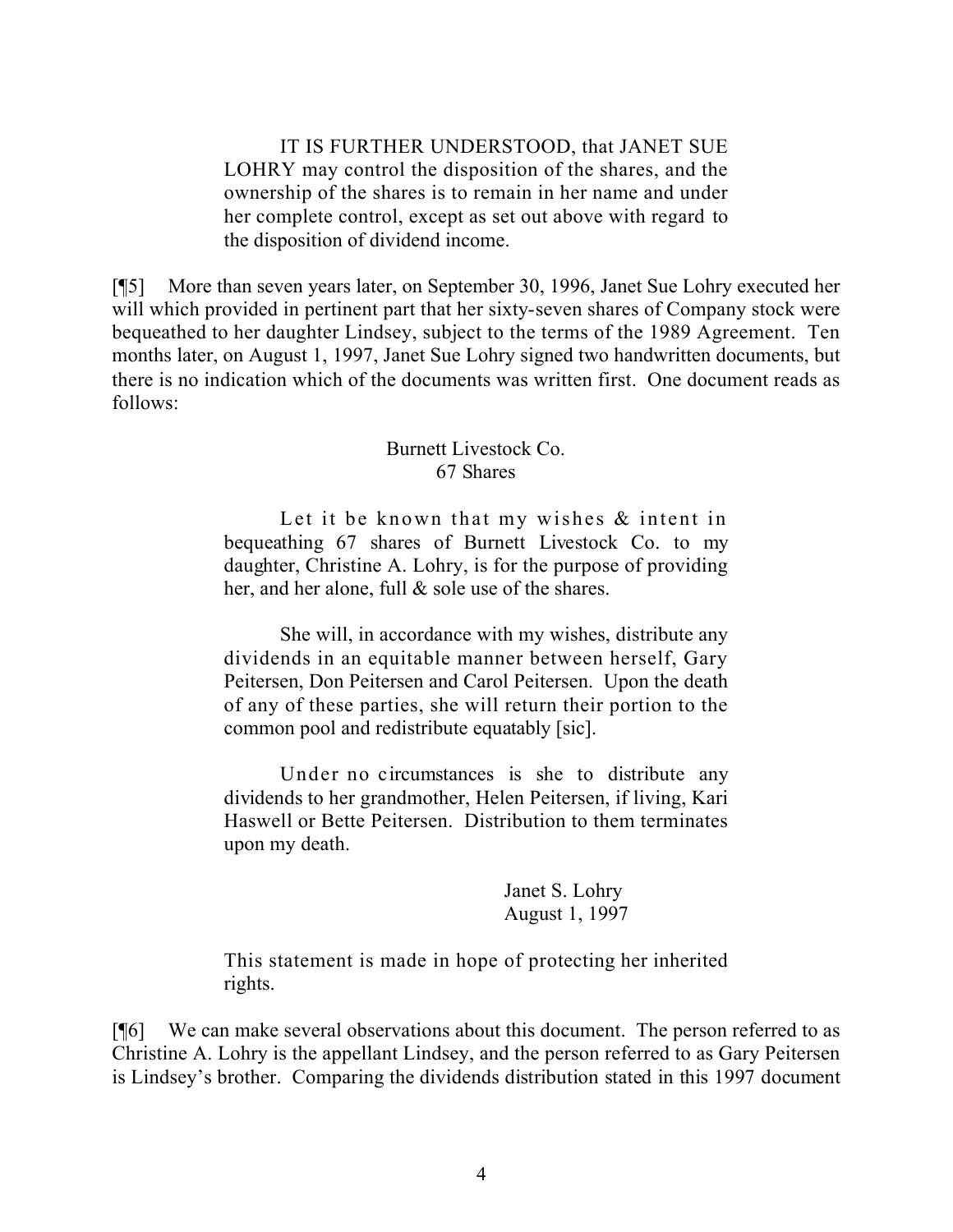with the dividends distribution stated in the 1989 Agreement, which is referred to in Janet Sue Lohry's 1996 will, we see that there are now different beneficiaries:

- 1. Gary Peitersen was not listed in the 1989 Agreement, but now is listed in this 1997 document;
- 2. Kari Haswell was listed in the 1989 Agreement, but now is not listed in the 1997 document;
- 3. Bette Peitersen was listed in the 1989 Agreement, but now is not listed in the 1997 document;
- 4. Helen Peitersen was listed in the 1989 Agreement, but now is not listed in the 1997 document.

Comparing the amounts of dividends to be distributed under the 1989 Agreement with those under the 1997 document, we see that the percentages set forth in the former no longer exist in the latter. That is, the 1997 document states simply that Lindsey will distribute "any dividends in an equitable manner between herself, Gary Peitersen, Don Peitersen and Carol Peitersen."

[¶7] The other handwritten document signed by Janet Sue Lohry on August 1, 1997, reads as follows:

> Dividend Distribution on Burnett Livestock Co.

Effective this date, all previous agreements regarding my shares in Burnett Livestock Co. are null and void.

This statement reflects my wishes and intent to distribute any dividends received from my 67 shares as follows:

- 1. 10% set aside for Federal tax;
- 2. 40% for my use;
- 3. 15% for Don Peitersen;
- 4. 15% for Carol Harriet;
- 5. 10% for Helen A. Peitersen;
- 6. 5% for Kari Haswell; and
- 7. 5% for Bette Peitersen.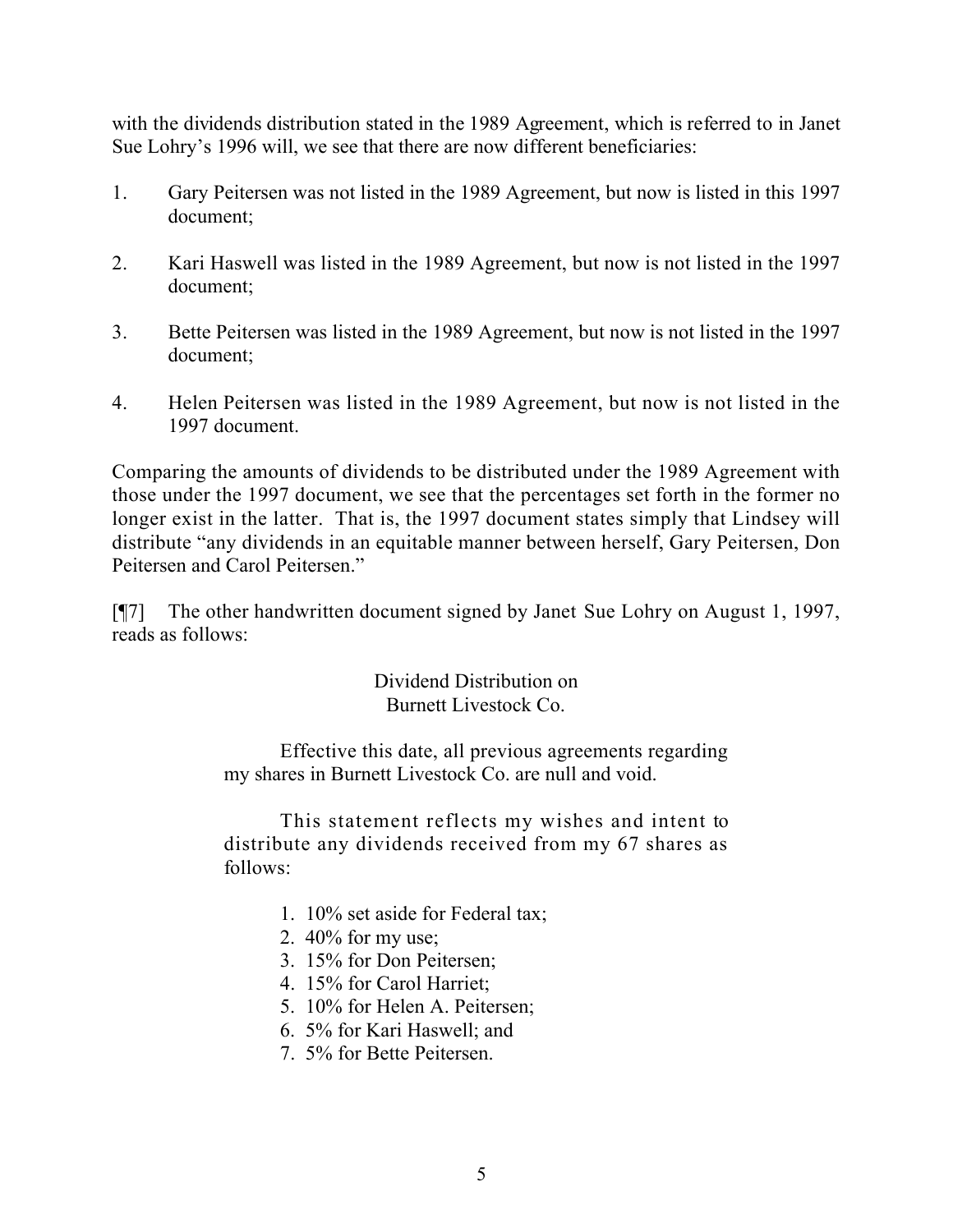If Helen Peitersen should predease [sic] me, her 10% should be divided equally between Don and Carol. If I am predeased [sic] by any others, it is at my discretion to determine distribution.

> Janet S. Lohry August 1, 1997

[¶8] We can make several observations about this document. First, it declares null and void all previous agreements regarding Janet Sue Lohry's shares in the Company. Second, it purports to apply to dividends she would distribute during her lifetime. Third, it changes the percentages of dividends set forth in the 1989 Agreement, as a side-by-side comparison shows:

|                  | 1989 Agreement                         |       | 1997 document  |                                    |            |
|------------------|----------------------------------------|-------|----------------|------------------------------------|------------|
| 1.               | Janet Sue Lohry and<br>Helen Peitersen | 50%   | 1.<br>2.       | Janet Sue Lohry<br>Helen Peitersen | 40%<br>10% |
| 2.               | Donald Peitersen                       | 12.5% | 3 <sub>1</sub> | Donald Peitersen                   | 15%        |
| 3 <sub>1</sub>   | Carol Harriet                          | 12.5% | 4.             | Carol Harriet                      | 15%        |
| $\overline{4}$ . | Kari Haswell                           | 12.5% | 5.             | Kari Haswell                       | 5%         |
| 5.               | <b>Bette Peitersen</b>                 | 12.5% | 6.             | <b>Bette Peitersen</b>             | $5\%$      |
| 6.               | Federal tax                            | 0%    | 7.             | Federal tax                        | 10%        |

[¶9] Before leaving our mention of these two handwritten documents dated August 1, 1997, we must note that in Lindsey's affidavit dated October 23, 2009, submitted in the summary judgment proceedings below, Lindsey stated that she did not find these two documents in her mother's effects until either 2007 or 2008, which was six or seven years after her mother's death and the probate of her mother's 1996 will.

[¶10] On July 14, 1998, Lindsey's grandmother, Helen Peitersen, died, and there is no known probate of her estate. On March 9, 2001, some three and a half years after she wrote the two documents dated August 1, 1997, referred to above, Janet Sue Lohry sent the following letter to Darlene Reiter, the Company's attorney:

> As you are aware, due to health problems, it has become necessary for me to end my association with Burnett Livestock. Enclosed you will find my 67 shares of Burnett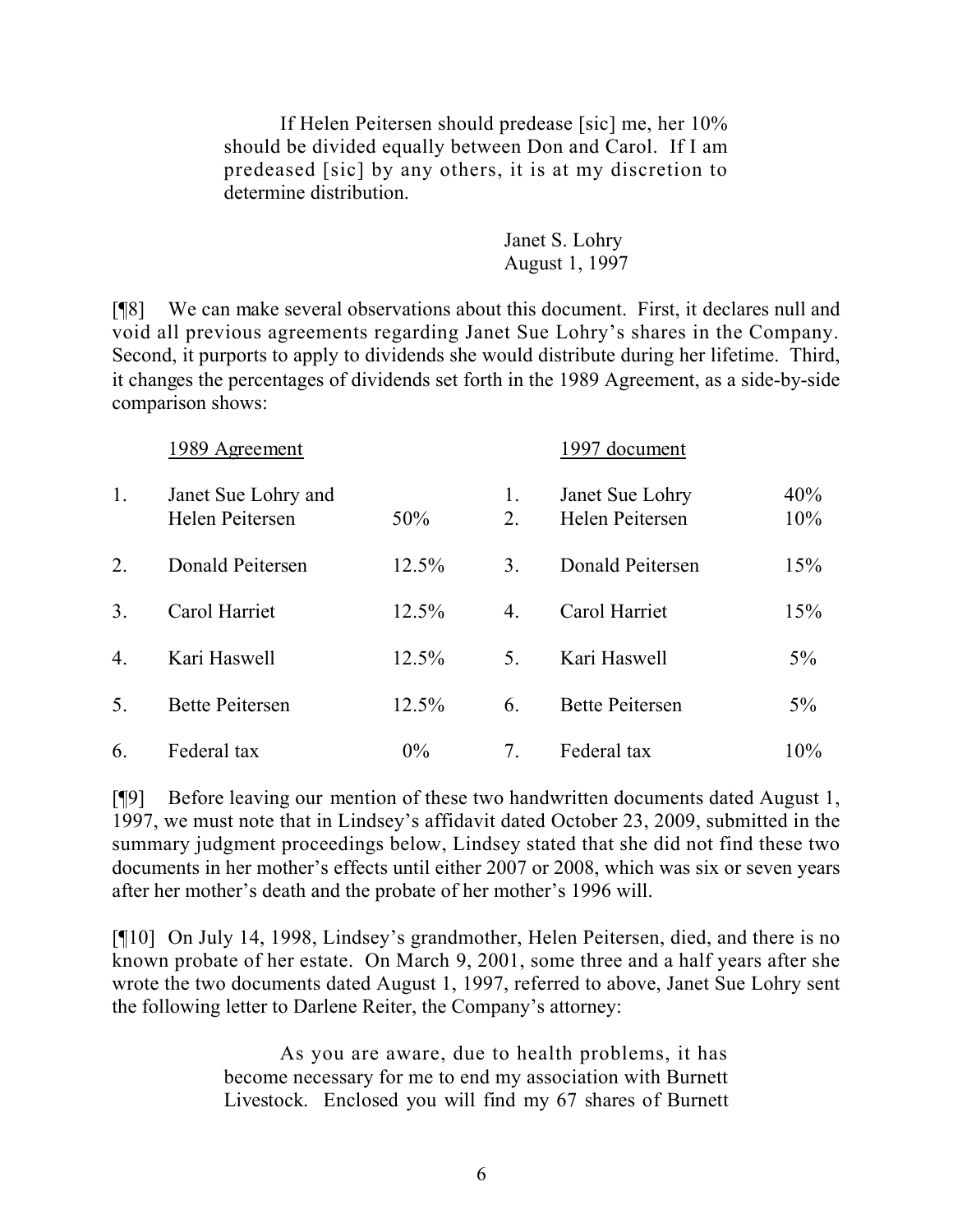Livestock, which I direct be transferred to my daughter, Christy Lindsey, [address and telephone number]. Would ask that you contact Tricia Kenny to establish the effective date of transfer.

I would like to thank you for your advice and friendship over these years as we have fought to make Burnett Livestock that what my grandpa Davison had envisioned. I wish you and everyone associated with Burnett Livestock the utmost success.

Ms. Reiter likely received this letter on Monday, March 12, 2001. On March 23, 2001, Ms. Reiter mailed to Janet Sue Lohry the following letter:

> Re: Transfer of Burnett Livestock Company Stock **Certificates**

Dear Janet:

I will miss you, as I have really enjoyed your good humor. I will think of you as the Honesty seeds grow.

You will find enclosed an Assignment Separate From Certificate, which you need to sign so that we can transfer your 67 shares of stock to Chris.

Since Chris will not be President until after the transfer, I am also enclosing her new certificate which you need to sign in the bottom right corner. We have three other new certificates as well and I would like you to sign those – they are enclosed and follow Chris's certificate.

Please return everything to us in the enclosed stamped, self-addressed envelope. If you have any questions, please call. Thank you.

[¶11] Janet Sue Lohry, Lindsey's mother, died that same day, March 23, 2001, before she received Ms. Reiter's letter. On April 2, 2001, Burnett Livestock Certificate No. 104, representing the sixty-seven shares that had been owned by Janet Sue Lohry, was issued to Lindsey.

[¶12] On August 7, 2001, Janet Sue Lohry's 1996 will was admitted to probate. On February 19, 2003, the court entered its Order Approving Final Account and Decree of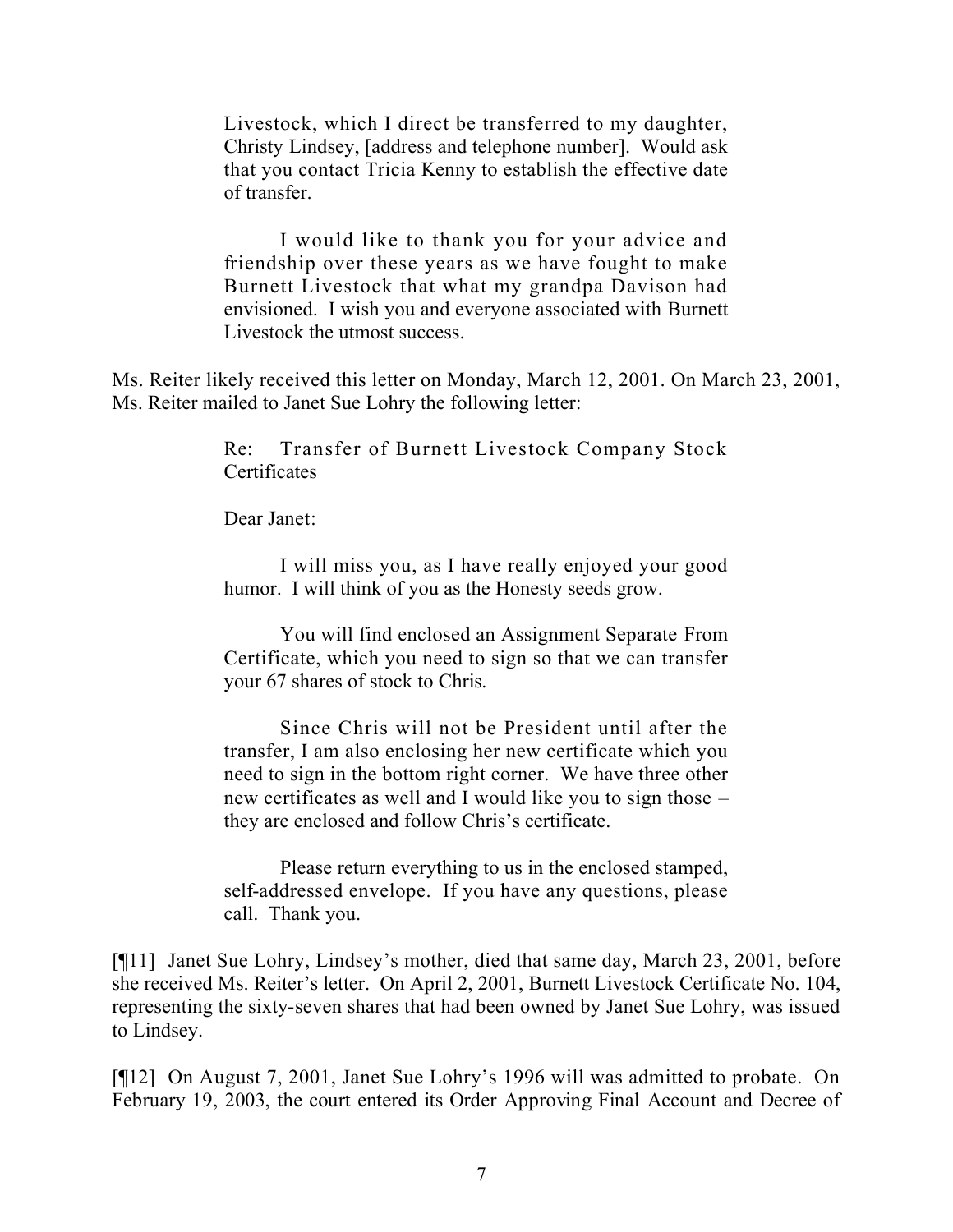Distribution. As mentioned earlier, Janet Sue Lohry's 1996 will provided in pertinent part that her sixty-seven shares of Company stock were bequeathed to Lindsey subject to the terms of the 1989 Agreement. According to Lindsey, she did not find the 1989 Agreement until some time in either 2007 or 2008.

[¶13] On September 9, 2008, Appellees filed their complaint against Lindsey. They alleged in pertinent part:

- 1. Before her death, Helen Peitersen transferred to her daughter, Janet Sue Lohry, sixty-seven shares of the Company "upon the express promise and condition that . . . 13.4 of said shares be held for the benefit of each of the" Appellees;
- 2. Janet Lohry, having received such shares, in turn effected a transfer of those shares to her daughter Lindsey "upon the express condition and promise that . . . 13.4 of said shares be held for the benefit of each of" the Appellees;
- 3. Helen Peitersen's transfer of said shares "was made in reliance upon the express promise to hold" 13.4 of said shares for the benefit of each of the Appellees;
- 4. Lindsey, upon demand, has refused to transfer said 13.4 shares to each Appellee;
- 5. Lindsey's use and conversion of said shares to her own use unjustly enriches her to the Appellees' damage and detriment;
- 6. Lindsey is unjustly enriched by the retention of such shares as her own individual property and any dividends paid thereon;
- 7. Appellees seek the court's imposition of a constructive trust upon the 13.4 shares of the Company held for their benefit; the court's order requiring an accounting for any income related to those shares; the court's order compelling the transfer of those shares and any monies derived therefrom to each of the Appellees; and that Appellees be awarded their reasonable costs and attorney's fees and other relief as the court deems just and equitable.

[¶14] On October 15, 2008, Lindsey filed her answer to the complaint in which she admitted that she retained the sixty-seven shares of the Company stock given to her by her mother, Janet Sue Lohry, denied the other allegations contained in the complaint, and asserted several affirmative defenses. Later, on September 25, 2009, pursuant to court order, Lindsey filed an amended answer which restated her original answer and added other affirmative defenses, including that no clear and definite agreement existed so as to constitute a constructive trust.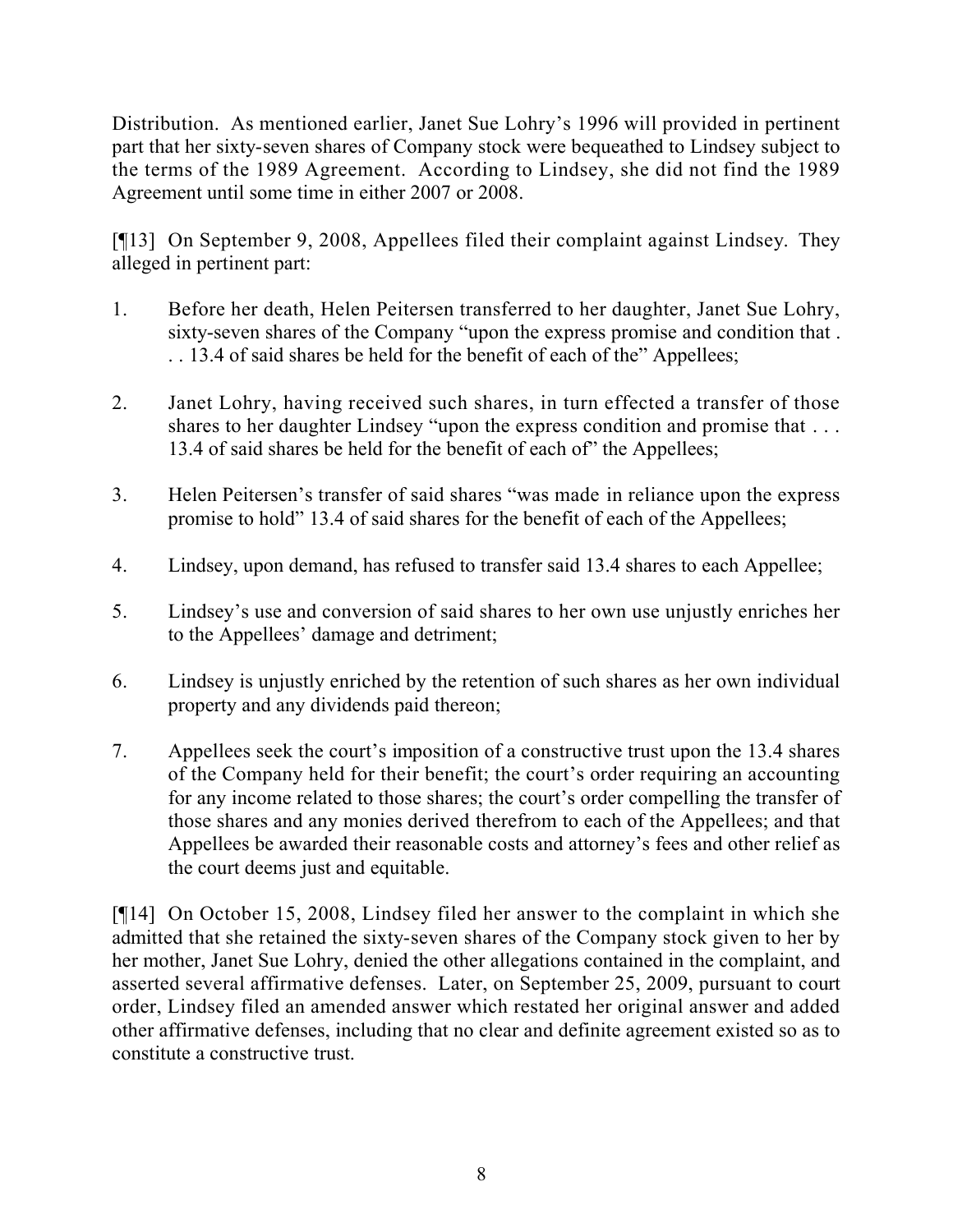[¶15] The parties then pursued discovery. Both parties subsequently filed motions for summary judgment with supporting evidentiary materials and legal memoranda, Lindsey filing hers on October 23, 2009, and Appellees filing theirs on October 29, 2009. On November 10, 2009, the district court heard the parties' arguments on the cross motions for summary judgment. On November 13, 2009, the district court issued this brief decision letter:

Dear Counsel:

The above matter having come before the court upon motions for summary judgment, I find that there is no genuine dispute of material fact and that plaintiffs are entitled to judgment as a matter of law. The governing document is the agreement for disposition of rental and/or royalty income between Janet Lohry and Helen Peitersen dated February 20, 1989. The document is unambiguous. Ownership of stock is transferred to Janet with the agreement that Janet shall distribute the dividends to various people, including plaintiffs. This gives plaintiffs legally protected interests as third-party beneficiaries. It establishes that Janet has the legal right to only 50% of the dividends. Thus, this is all that Janet could have transferred to defendant. No one has authority to terminate the rights of plaintiffs.

The elements for a constructive trust are satisfied. There was a promise by Janet and a transfer of stock in reliance upon that promise. Unjust enrichment would result if anyone relieved plaintiffs of their interests without permission.

Consequently, plaintiffs are entitled to relief through establishment of a constructive trust.

[¶16] On January 4, 2010, the district court filed its order granting summary judgment for Appellees and denying summary judgment for Lindsey. The order reads:

> THIS MATTER having come on before the Court upon the Motions for Summary Judgment by each of the parties, the Plaintiffs appearing by and through their attorney, Timothy J. Kirven of Kirven and Kirven, P.C. of Buffalo, Wyoming and the Defendant appearing by and through her attorney, Ann M. Rochelle, of Rochelle Law Offices, Casper, Wyoming, and the Court having reviewed the file herein, having heard the arguments of counsel, and being fully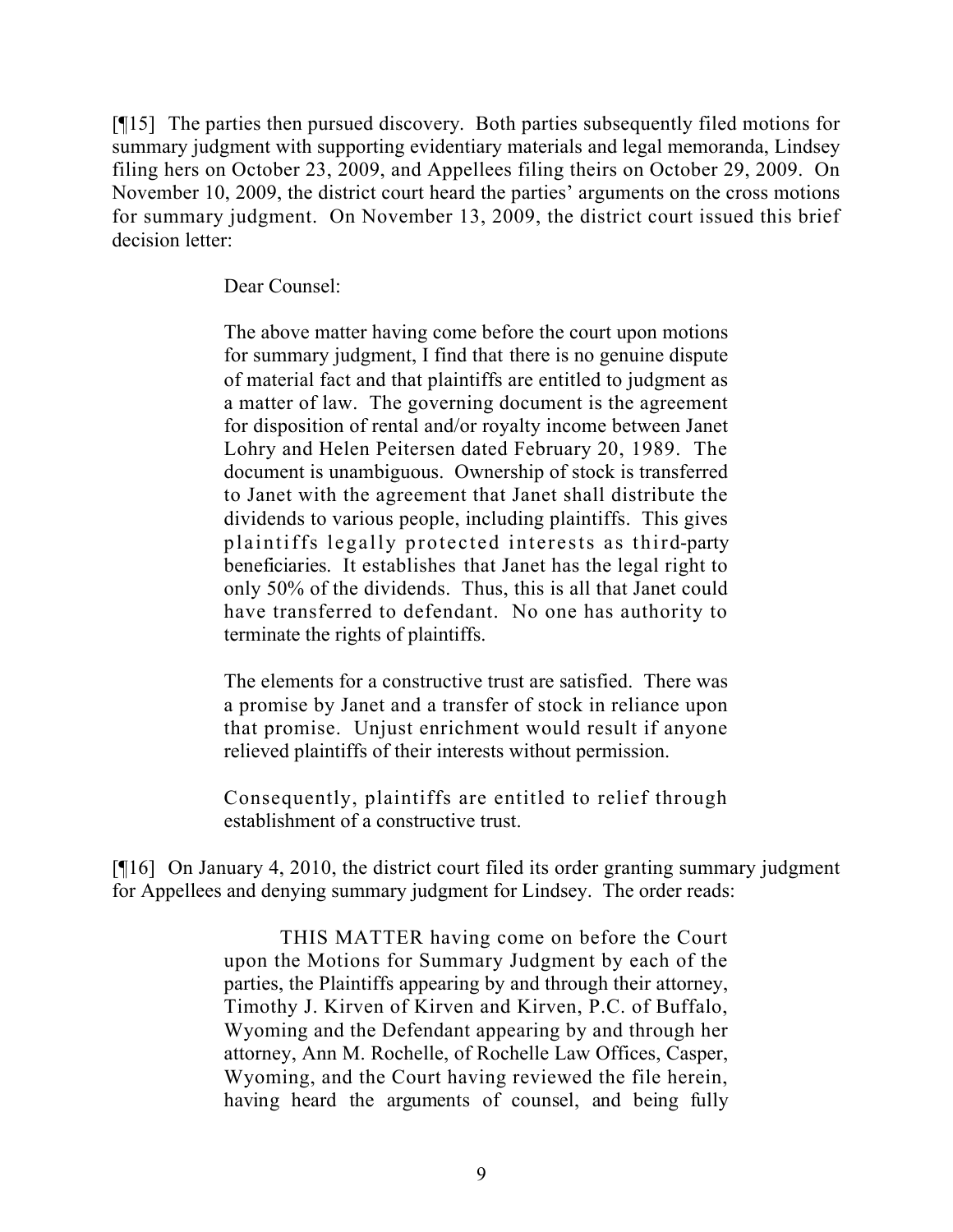advised in the premises, finds that there is no genuine issue of material fact and that Plaintiffs are entitled to judgment as a matter of law. The Court further finds that Plaintiffs are entitled to relief through establishment of a constructive trust as set forth herein.

WHEREFORE, IT IS HEREBY ORDERED, ADJUDGED AND DECREED that the Plaintiffs' Motion for Summary Judgment be, and the same hereby is, granted;

IT IS FURTHER ORDERED, ADJUDGED AND DECREED by the Court that the Defendant's Motion for Summary Judgment be, and the same is hereby is [sic] denied;

IT IS FURTHER ORDERED, ADJUDGED AND DECREED by the Court that pursuant to § 4-10-102 of the Uniform Trust Code of the State of Wyoming, there is hereby established a trust, to be known as the Peitersen Heirs Trust, to be held and administered as follows:

1. Pursuant to this judgment, the beneficiaries of said trust shall be as follows:

A) Carol A. Peitersen Harriet, her heirs, successors and assigns- $12.5\%$ [;]

B) Donald B. Peitersen, his heirs, successors and assigns- $12.5\%$ [;]

C) Those remaining individuals specified and named in that certain Agreement for Disposition of Rental and/or Royalty Income dated February 20, 1989. (Lindsey deposition Exhibit No. 3)[.]

2. Pursuant to Wyoming Statute § 4-10-402, the Defendant shall, within twenty (20) days of the date of entry of this Summary Judgment, transfer the sixty-seven (67) shares of Burnett Livestock Company stock to the Peitersen Heirs Trust, which trust shall bear the same date as this Summary Judgment.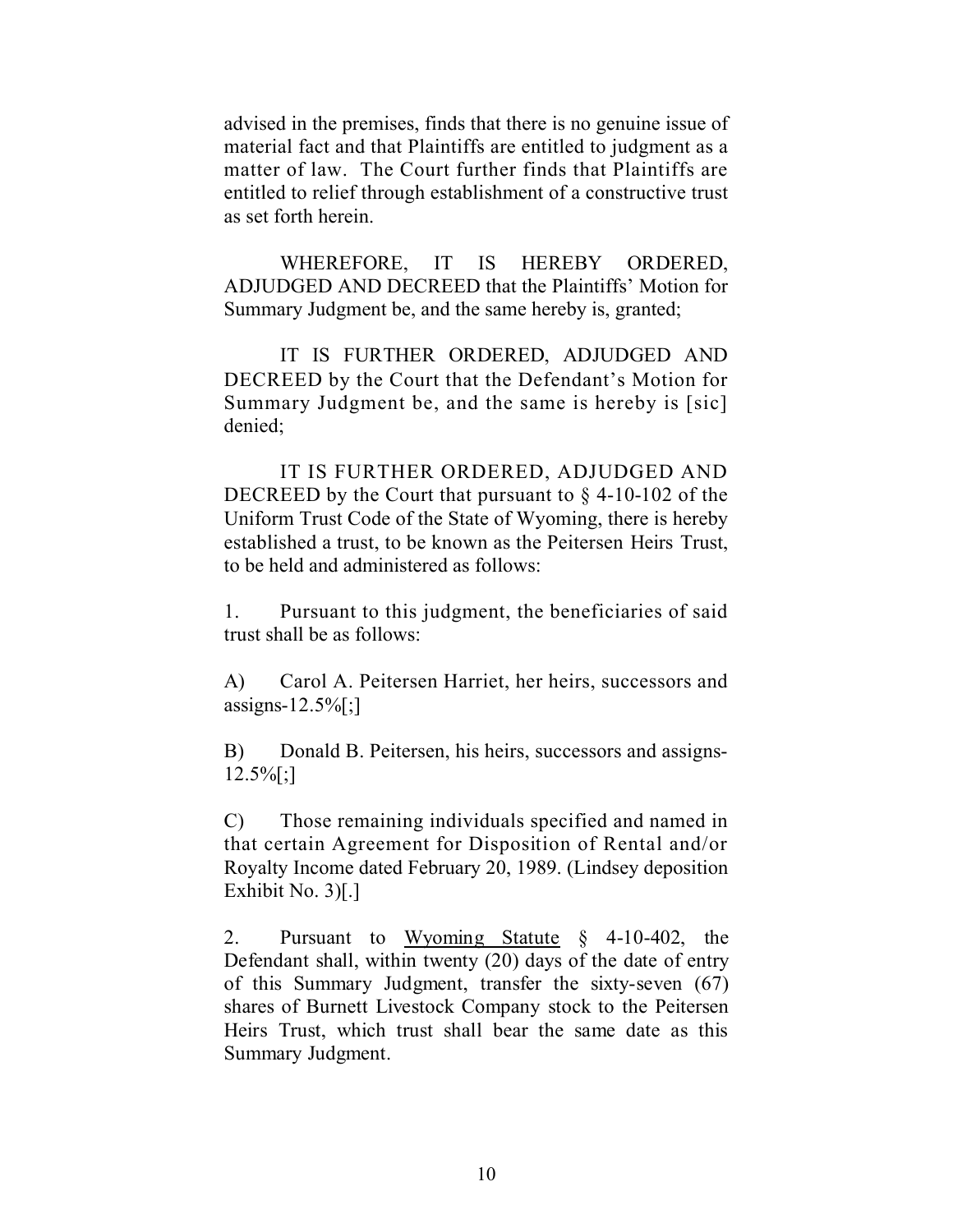3. The initial qualified trustee of the trust shall be Christine A. Lindsey.

4. The principal place of administration of this trust shall be Natrona County, Wyoming and such trust shall be subject to continuing judicial supervision by this Court. This Court shall have exclusive jurisdiction of proceedings in this state brought by trustee, or a beneficiary concerning the administration of the trust.

5. The interest of a beneficiary in this trust may be assigned by such beneficiary to the lineal descendants of Helen A. Peitersen.

6. To the extent permitted by law, the interest of the beneficiary in this trust is held subject to spendthrift restrictions which provide as follows:

To the full extent permitted by law, the interest of the beneficiaries hereunder shall not be anticipated, assigned, or encumbered unless specifically authorized by the terms of this Trust Agreement, and such interests shall not be subject to the claims of creditors of any beneficiary, or to legal process, prior to actual receipt by the beneficiary.

7. Mandatory distributions of all of the income of the trust, including income received by reason of, or interest upon distributions relating to the 67 shares of Burnett Livestock shall be made within 20 days of the date of receipt of the same from Burnett Livestock Company. Such distribution shall be a mandatory distribution as defined by Wyoming law. Such distributions shall include any and all accrued interest attributable to the distribution.

8. The beneficiaries of the trust shall be responsible for the payment of income tax due upon all income from the trust to the extent of the interest of the beneficiary. The trustee shall cause to be timely issued all necessary tax reporting forms within 45 days of the end of the calendar year. All beneficiaries of the trust shall be required to furnish to the trustee the proper tax identification number of the beneficiary as well as the beneficiary's proper and current address.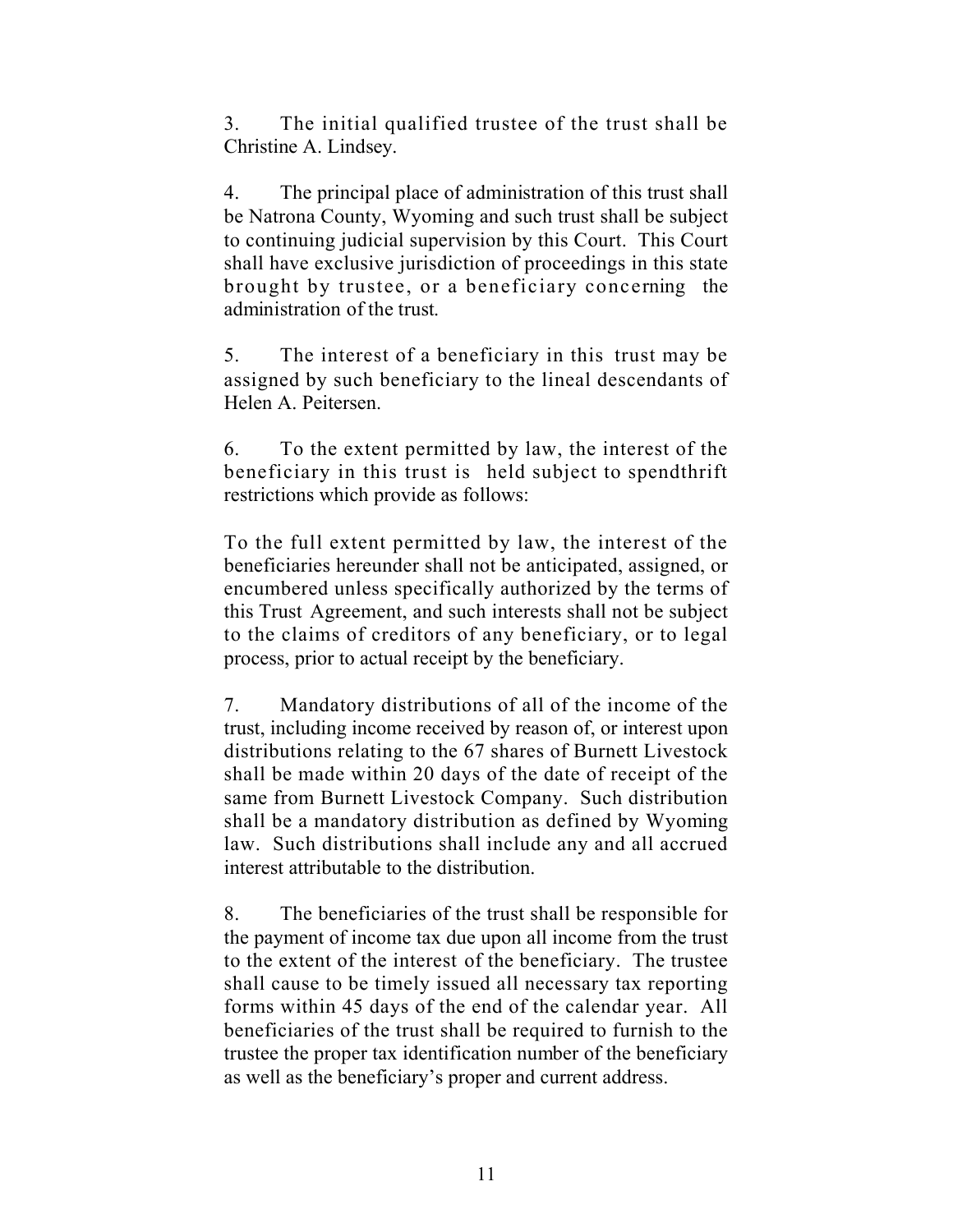9. The trustee shall serve without compensation.

10. The trustee shall be entitled to be reimbursed out of the trust property for the following expenses:

(i) Expenses properly incurred in the administration of the trust;

(ii) An advance by the Trustee of money for the protection of the trust.

11. No income, distributions, or other interest of a beneficiary shall be obligated or used for payment of any expenses or attorney fees not involving the interest of such beneficiary.

12. The trustee shall administer the trust in good faith, in accordance with the terms and purposes in interest of the beneficiaries, and in accordance with the terms of this Summary Judgment and the provisions of Wyoming Statute § 4-10-802, Duty of Loyalty.

13. The trustee shall keep adequate records of the administration of the trust as provided by Wyoming Statute § 4-10-810.

14. The trustee shall keep trust property separate from the trustee's own property as provided by Wyoming Statute § 4- 10-810.

15. The trustee shall inform and report to the beneficiaries as required by Wyoming Statute § 4-10-813.

IT IS FURTHER ORDERED, ADJUDGED AND DECREED by the Court that Plaintiffs have Judgment against the Defendant for the sum of FIFTEEN THOUSAND EIGHTEEN and NO/100 DOLLARS (\$15,018.00); together with pre-judgment interest in the amount of \$659.56; together with costs in the amount of \$717.45; for a total Judgment of SIXTEEN THOUSAND THREE HUNDRED NINETY FIVE AND NO/100 (\$16,395.00), which sum shall bear interest at the rate of 10% per annum from the date of entry of Judgment until fully paid.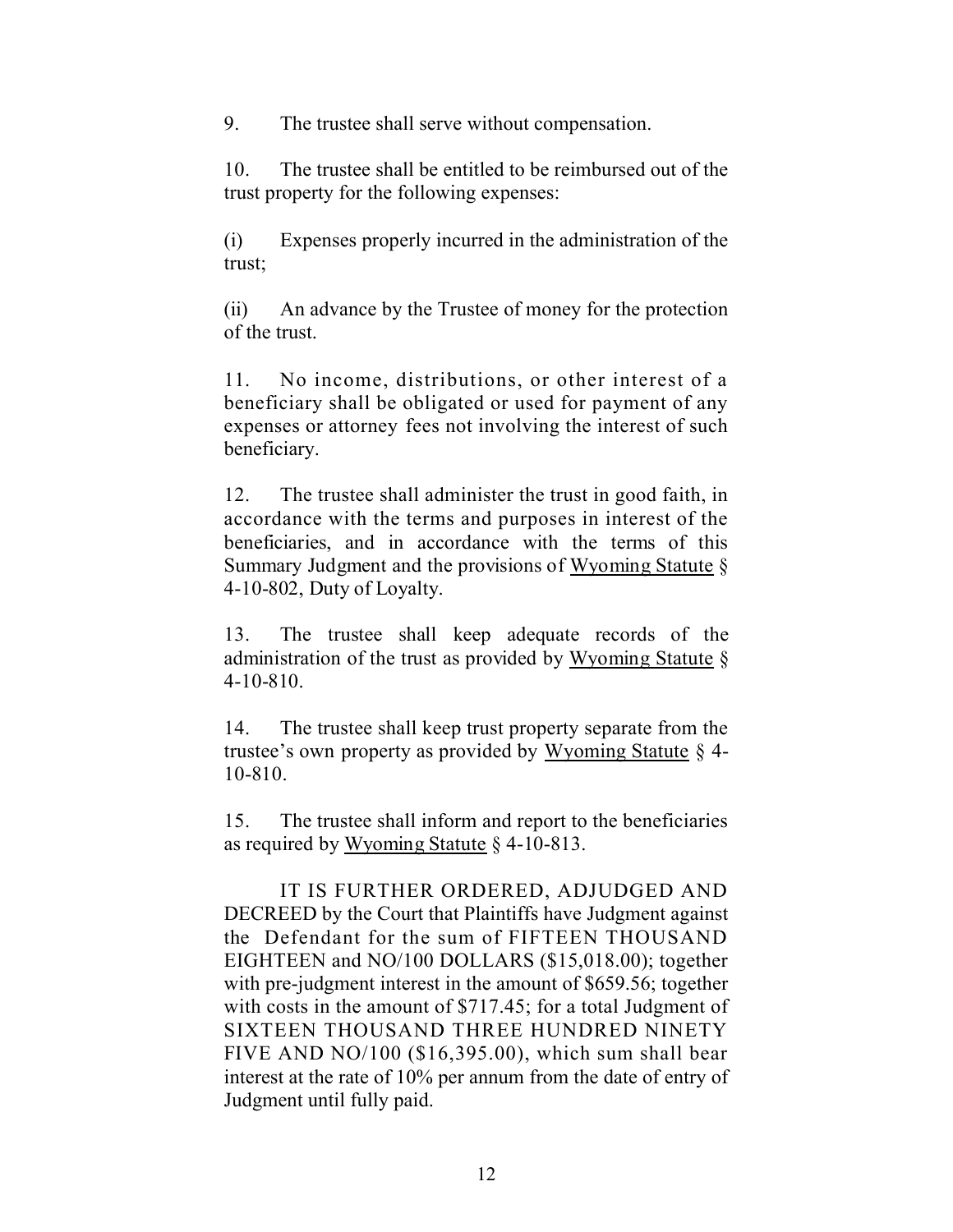IT IS FURTHER ORDERED, ADJUDGED AND DECREED by the Court that the bond of Plaintiffs in the amount of \$1,000.00 be, and the same hereby is released and ordered returned to Plaintiffs.

IT IS FURTHER ORDERED, ADJUDGED AND DECREED by the Court that the sum of \$10,043.23, together with all accrued interest thereon, on deposit with the Natrona County Clerk of the District Court be immediately distributed to Plaintiffs in the following manner:

12.5% to: 12.5% to: Mr. Donald Peitersen Ms. Carol Harriet [address] [address]

 $75%$  to: Ms. Christine Lindsey [address]

Said payments shall be fully credited against the amount of the Judgment herein.

[¶17] On January 26, 2010, Lindsey filed her motion for an order to stay execution on appeal with a supporting affidavit. The district court took no action on that motion. On February 1, 2010, Lindsey filed her notice of appeal.

### **STANDARD OF REVIEW**

[¶18] In *Lieberman v. Wyoming.com, LLC*, 11 P.3d 353, 356 (Wyo. 2000), we recognized the following standard of review when the district court resolves a case by the grant and denial of cross motions for summary judgment, as in this case:

> The district court resolved this case by the grant and denial of cross motions for summary judgment. Generally, a denial of a motion for a summary judgment is not an appealable final order. *Wolter v. Equitable Resources Energy Co., Western Region*, 979 P.2d 948, 953 (Wyo. 1999); *Matter of Adoption of MSVW*, 965 P.2d 1158, 1161 (Wyo. 1998). However, there are exceptions to this rule. One exception we have adopted is that, when the district court grants one party's motion for a summary judgment and denies the opposing party's motion for a summary judgment and the district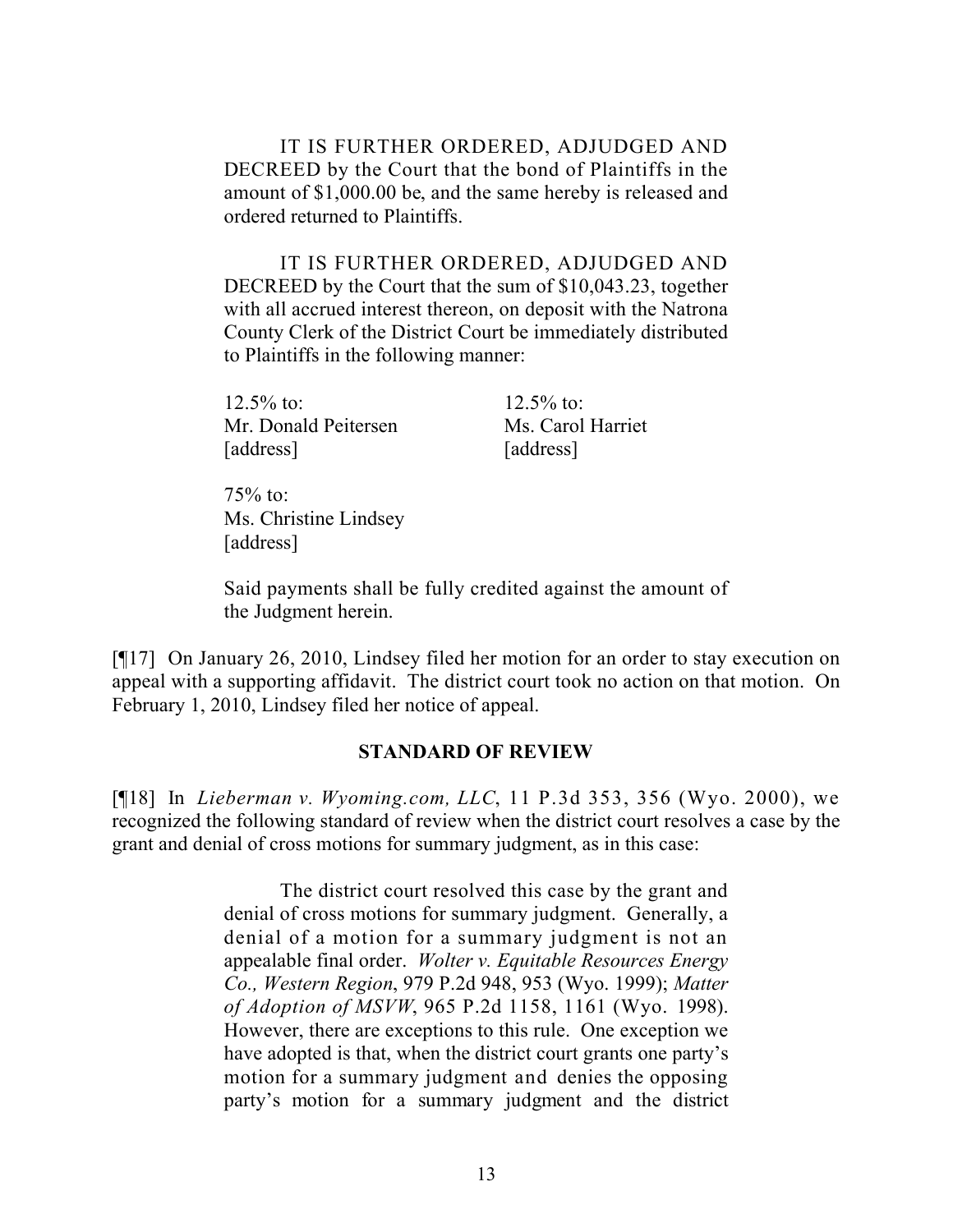court's decision completely resolves the case, both the grant and the denial of the motions for a summary judgment are subject to appeal. *Matter of Adoption of MSVW*, 965 P.2d at 1162.

The parties in this case filed opposing motions for a summary judgment. Although Lieberman's motion was one for a partial summary judgment, the district court appears to have disposed of the entire case in a single order by denying Lieberman's motion and granting Wyoming.com's motion. We will, therefore, afford review of the entire matter, including the denial of Lieberman's motion. *Matter of Adoption of MSVW*, 965 P.2d at 1162.

Summary judgment is appropriate when there is no genuine issue as to any material fact and the moving party is entitled to judgment as a matter of law. W.R.C.P. 56(c); *Snyder v. Lovercheck*, 992 P.2d 1079, 1083 (Wyo. 1999). We review a summary judgment in the same light as the district court, using the same materials and following the same standards. *Id*.; *40 North Corp. v. Morrell*, 964 P.2d 423, 426 (Wyo. 1998). We examine the record from the vantage point most favorable to the party opposing the motion, and we give that party the benefit of all favorable inferences that may fairly be drawn from the record. *Id*. A material fact is one which, if proved, would have the effect of establishing or refuting an essential element of the cause of action or defense asserted by the parties. *Id*. If the moving party presents supporting summary judgment materials demonstrating no genuine issue of material fact exists, the burden is shifted to the non-moving party to present appropriate supporting materials posing a genuine issue of a material fact for trial. *Roberts v. Klinkosh*, 986 P.2d 153, 155 (Wyo. 1999); *Downen v. Sinclair Oil Corp*., 887 P.2d 515, 519 (Wyo. 1994). We review a grant of summary judgment deciding a question of law de novo and afford no deference to the district court's ruling. *Roberts v. Klinkosh*, 986 P.2d at 156; *Blagrove v. JB Mechanical, Inc*., 934 P.2d 1273, 1275 (Wyo. 1997).

#### **DISCUSSION**

[¶19] The parties agree that a constructive trust is an equitable remedy imposed to compel a person who unfairly possesses a property interest to hold that property interest